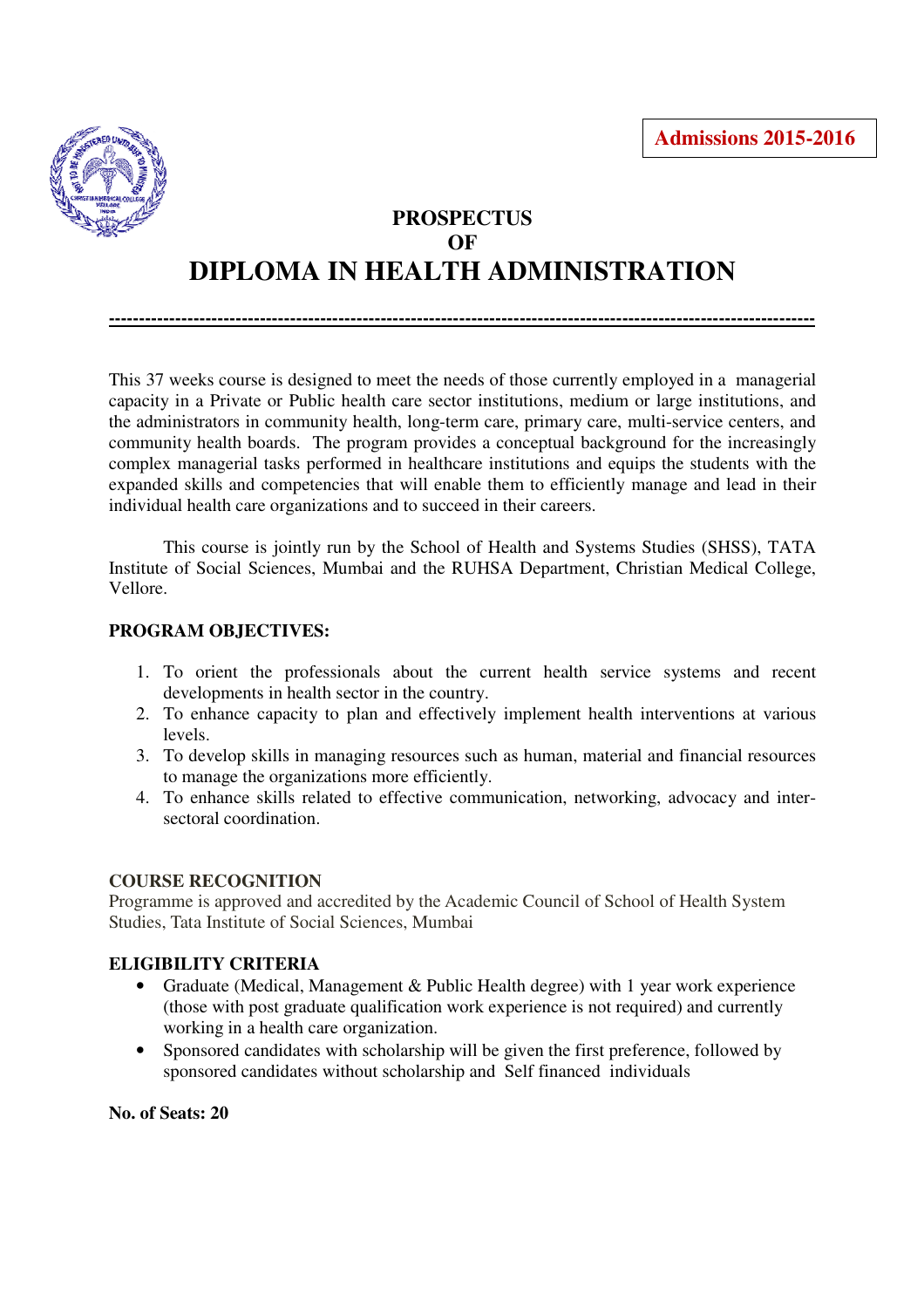## **SELECTION PROCESS:** Written test and Interview

### **COURSE DURATION:**

37 weeks: 2 Semesters of 17 weeks each and 3 weeks holidays

## **Structure and content of the PGDHA Programme**

| <b>Semester</b>  | <b>Course title</b>               | <b>Credits</b>        | <b>Duration</b> |
|------------------|-----------------------------------|-----------------------|-----------------|
|                  |                                   |                       |                 |
| DHA 1            | Social and Behavioral Science     | $\mathcal{D}_{\cdot}$ | 2 weeks         |
|                  | Perspectives on Health            |                       |                 |
| DHA <sub>2</sub> | <b>Community Health</b>           | 2                     | 2 weeks         |
| DHA <sub>3</sub> | Principles of Health Service      | $\overline{2}$        | 2 weeks         |
|                  | Management and Organizational     |                       |                 |
|                  | <b>Behavior</b>                   |                       |                 |
| DHA4             | <b>Health Policy and Planning</b> | 2                     | 2 weeks         |
| DHA <sub>5</sub> | <b>Research Methodology</b>       | $\overline{2}$        | 2 weeks         |
|                  |                                   |                       |                 |
| DHA6             | <b>Health Care Financing</b>      | 2                     | 2 weeks         |
| Internship       | Concurrent internships            | 6                     | 3 weeks         |
|                  |                                   |                       |                 |
|                  | Exam                              |                       | 2 weeks         |
|                  | Vacation (Diwali-1 week,          |                       | 3 weeks         |
|                  | Christmas-2 weeks                 |                       |                 |

| <b>Semester</b>  | <b>Course Title</b>                  | <b>Credits</b> | <b>Duration</b> |
|------------------|--------------------------------------|----------------|-----------------|
| 2                |                                      |                |                 |
| DHA7             | 2<br>Gender, Health and Rights       |                | 2 weeks         |
| DHA <sub>8</sub> | <b>Health Management Information</b> |                | 2 weeks         |
|                  | System                               |                |                 |
| DHA <sub>9</sub> | Human Resources Management           | 2              | 2 weeks         |
| <b>DHA10</b>     | <b>Materials Management</b>          | 2              | 2 weeks         |
| <b>DHA11</b>     | <b>Financial Accounting</b>          | $\overline{2}$ | 2 weeks         |
| <b>DHA12</b>     | <b>Health Education and</b>          | $\overline{2}$ | 2 weeks         |
|                  | Communication                        |                |                 |
| Internship       | Concurrent Internships               | 6              | 3 weeks         |
| 2                |                                      |                |                 |
|                  | Exam                                 |                | 2 weeks         |
|                  | A term paper of at least 4000        | 4              |                 |
|                  | words                                |                |                 |
|                  | Total credits (DHA)                  | 40             | 37 weeks        |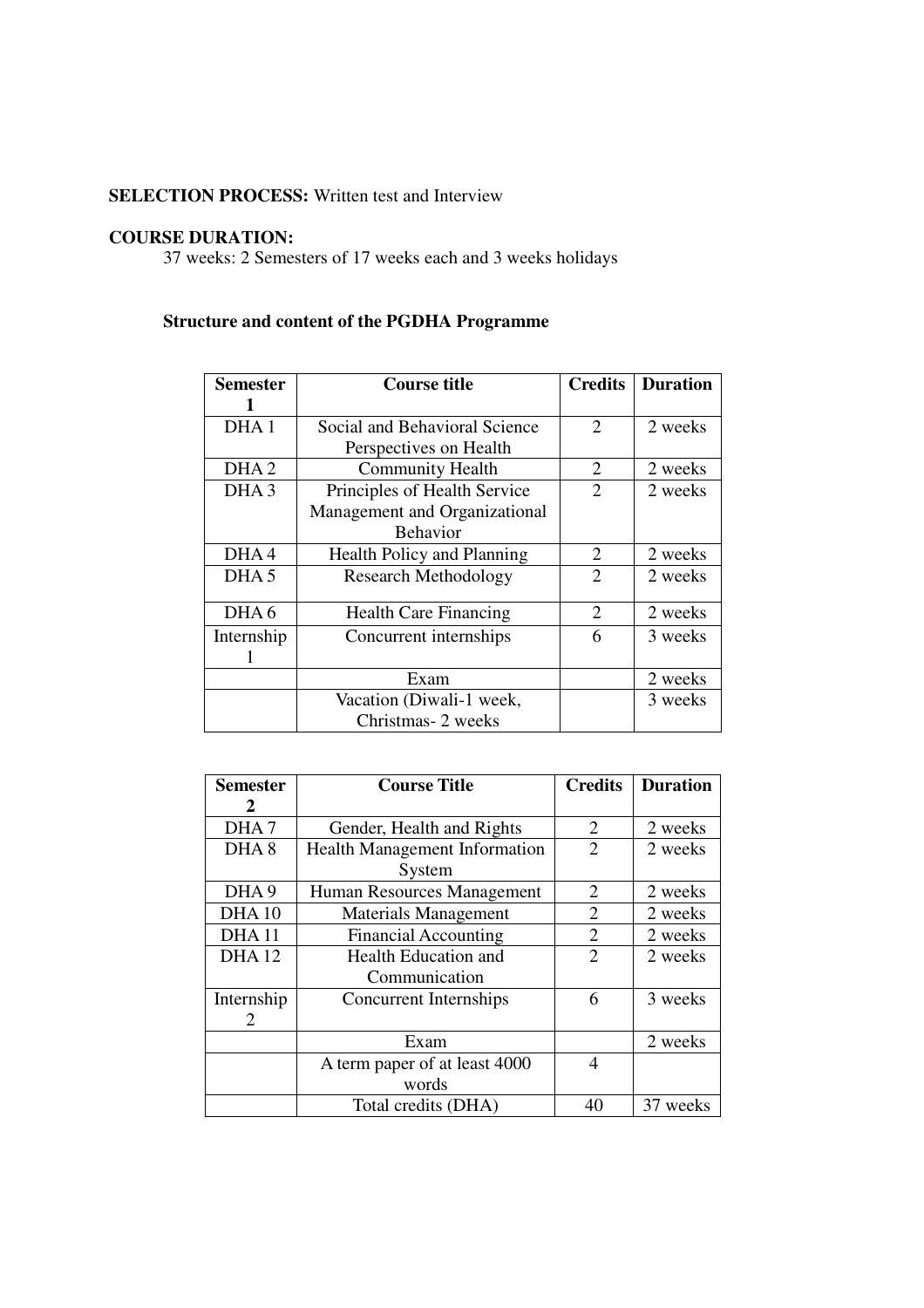#### **METHODOLOGY**

In-classroom lectures, Discussions, Group work / presentations, Field visits, Case studies, Simulation games, Journal reviews, Practical's, Demonstrations, Portions of some courses involve Teleconferencing with TISS

## **RESOURCES:**

## **1. Infrastructure**

- Class room
- Conference room with Teleconference facility
- Library facility
- Accommodation
- Recreation club

# **2. Ongoing health and development programmes**







Accommodation **Canteen Training Hall** 

## **PROGRAMME COST AND PAYMENT OF FEES**

| S.No | <b>Particulars</b>        | Cost                  |
|------|---------------------------|-----------------------|
|      | University Fee            | 5,000                 |
| 2    | Course fee                | 30,000                |
| 3    | Administrative            | 6,600                 |
|      | expenses                  |                       |
|      | Infrastructure facilities | 1,300                 |
| 5    | Accommodation             | 3,000 per month       |
| 6    | Food Expenses             | As per existing rates |
|      |                           | applicable            |